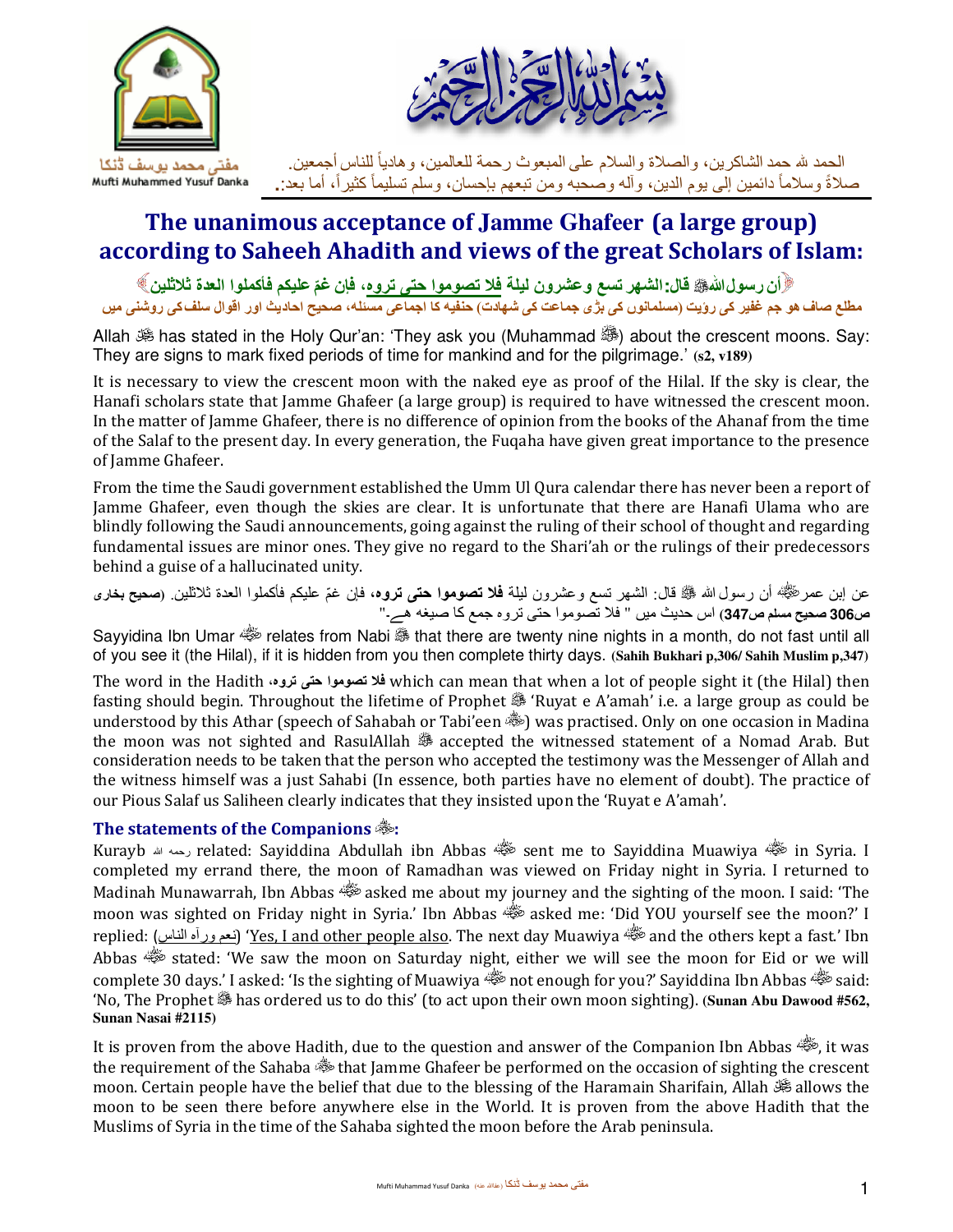#### **The Statements of the Tabi'een الله رحمھم:**

قلت لعطاء: أرأيت لو أن رج4 رأى ھ4ل رمضان قيل الناس بليلة أيصوم قبلھم أو يفطر قبلھم**؟** قال J، اJ ان يراه الناس، أخشى أن يكون شبه عليه. **(مصنف عبدالرزاق، باب كم يجوزمن الشھودعلى رؤية الھ5ل ج**4 **ص**130**)**

Tabi'i Ataa رحمه لله) who was from amongst the teachers of Imam Abu Hanifah الله ), was asked that if a person was to see the Hilal of Ramadhan a night before the others could see it, should he fast before them, or should he celebrate Eid before them? He replied **(يراهالناس** ان Jا ،J**)** 'No, not until the people see it. I fear that he is mistaken'. **(Musannaf Abdur Razzaq vol 4, p130)** 

Hadhrat Shaykh Moulana Zakariya رحمهالله relates the statement of Imam Abu Hanifa رحمهالله from the well known book of the Hanbali Fiqh, Al Mughni: 'If the sky is clear, then a witnessing cannot be accepted without the testimony of a large group of the Muslims. شيخ الحديث شيخ محمد زكريا قدس سره حنبلى فقه كى معروف كتاب المغنى (جلد3 ص157) سے نقلكرتے ہيں۔ وقال أبوحنيفة رحمه الله في الغيم كقولنا وفي الصحو لا يقبل الا الاستفاضة لأنه لايجوز أن تنظر الجماعة إلى المطلع وأبصارهم صحيحة والموانع مرتفعة فيراه واحد دون الباقين۔ **(اوجزالمسالك جلد5 ص21)** وقال أبوحنيفة رحمه الله في الصحو Jبد من جمع كثير۔ **(الروضة الندية جلد1 ص292)**  و ّ اگر مطلع صاف باشد دررمضان وشوال جماعت عظيم مےبايد۔ **( ماKبدمنه ص93 – از قاضى ثناءالله پانى پتى ّنورالله مرقده)** 

#### **The Statements of the Taba Tabi'een الله رحمھم – Zahirul Riwayat:**

When the sky is clear and Jamme Ghafeer witnessing of the crescent moon takes place, only then will the Hilal be established. For this, Imam Azam Abu Hanifa رحمهالله's student Imam Muhammad Shaybani رحمهالله writes in his 1st book, Kitabul Asal Mabsoot:

محمد قال إذا شهد رجل واحد وبالسماء علة قبلت شهادته وحده إذا كان عدلا، وأما على الفطر فلا يقبل الا شهادة رجلين إذا كان بالسماء علة، وإن لم يكم بالسماء علة **فلم أقبل شھادة رجل حتّى يكون أمرا ظاھرا** – (كتاب اVصل، مبسوط [مام محمد رحمه الله ، باب تتمته نوادرالصوم، جلدثانى ص280)

Imam Muhammad bin Shaybani رحمه لله writes: 'If the sky is cloudy, the witness of just one Muslim person for sighting the crescent moon will be accepted for Ramadhan. If it is for Eid ul Fitr, the Hilal cannot be established without the presence of two male witnesses. If the sky is clear, even the witness of one male cannot be accepted until the situation is made clear, with (a large group of the Muslims sighting the crescent).' **(Kitabul Asal Mabsoot, vol 2, p280)** 

In the commentary on this saying by Allamah Abu Wafa Afghani الله رحمه states: 'This means that the sighting of the crescent moon is not well known and common knowledge (absence of Jamme Ghafeer).'

All the books that have been written in light of the Hanafi Fiqh have taken the ruling of Imam Muhammad Shaybani رحمهالله above as a fundamental basis for establishing the new crescent moon through Jamme Ghafeer.

وإذا لم تكن با لسماء علة لم تقبل الشھادة حتى يراه جمع كثير يقع العلم بخبرھم.. Vن التفرد بالروية فى مثل ھذه الحالة يوھم الغلط فيجب التوقف فيه حتّى يكون جمعا كثيرا. (مختصرالقدوري ص46، لعلامه احمدالقدوري هجري428/ هدايه- جلد1 ص125، لعلامه على بن أبي بكرالمرغيناني هجري592/ نورالإيضاح **ص/**167 **مراقى الف5ح ص**236**)**

'If the sky is cloudy, the witness of one just Muslim person for sighting the crescent moon will be accepted. If the sky is clear then the witnessing will not be accepted until a large group from the Muslims testify to viewing the crescent, not until there is no doubt of the witnessing.' **(Quduri, p46, Hidayah, vol1, p125)** 

# **If the Qazi gives a ruling against the Qur'an or Sunnah of Ijma, it should not be accepted:**

اخبرنا عبدالرزاق عن الثورى قال إذا قضى القاضى بخلاف كتاب الله او سنة نبى الله او شئ مجتمع عليه فإن القاضى بعده يرده- (مصنف عبدالرزاق، باب ھل يرد قضاءالقاضى اويرجع عن قضاه؟ ج8 ص،234 15377# )

It is related from the Tabi'een Sufyam Thawri المحمه ه: 'If the Qazi gives a ruling against the Qur'an, the Sunnah of the Prophet <sup>38</sup> or a matter upon which there is Ijma, then his ruling will be rejected.' **(Masanad Abdur Razak, vol 8, p234)** 

It can be said that the ruling of the judge of Saudi Arabia is binding upon the inhabitants of Saudi Arabia. However, it cannot be incumbent upon all Muslims to follow this ruling. Therefore it is necessary for those scholars who blindly follow the Saudi rulings in respect of the new crescent moon, to take note of the advices and rulings of their predecessors. When in Saudi the announcements for the commencement of the new moon is not done in accordance to the required principle and is against the Ijma of the predecessors, it cannot be accepted. The scholars of the UK in particular: the Darul Ulooms, Markaz and scholarly organisations should make an informed decision for their country of residence in accordance with the rulings of their school of thought.

Mufti Rashid Ahmed Luhdyanvi رحمهالله write: The news of the sighting in Saudi Arabia reaching the status of 'Istifaadha' is questionable and further, due to the sighting in Saudi being against the principles of the Hanafi Maslak (Fiqh) and logic; it is unacceptable. According to Hanafi Fiqh when the skies are clear, a large group (Jamme Ghafeer) is a condition. **(Ahsan ul Fataawaa Vol 4 P 426)**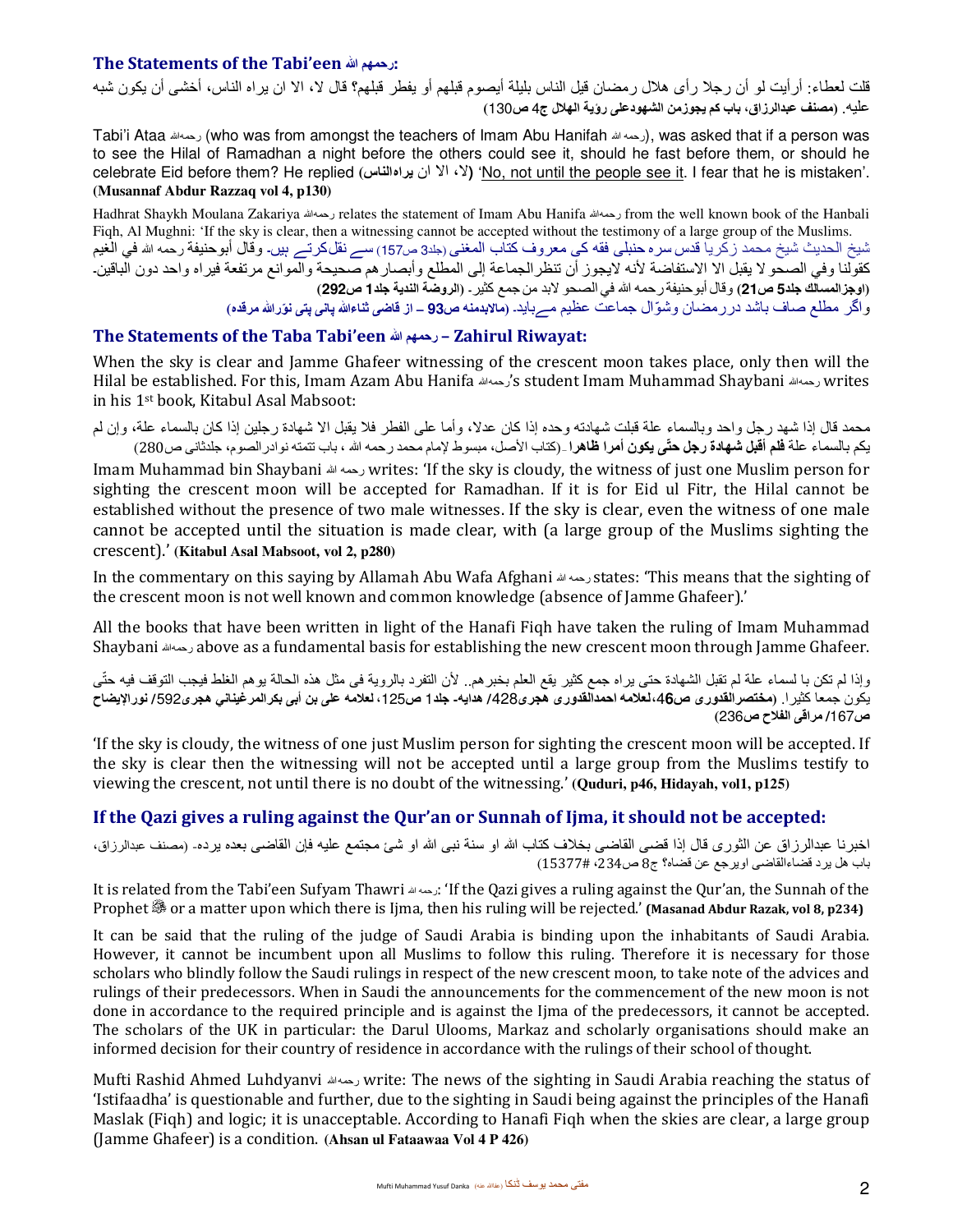#### **Imam Abu Yusuf** الله رحمه **requires 50 witnesses to establish Jamme Ghafeer as taking place:**

وإذا لم تكن بالسماء علة لم تقبل الشھادة حتي يراه جمع كثير يقع العلم بخبرھم Vن التفرد بالرؤية في مثل ھذه الحالة يوھم الغلط فيجب التوقف فيه حتي يكون جمعا كثيرا.....ثم قيل في حد الكثير أھل الملة وعن أبى يوسف رحمه الله خمسون رج4 اعتبارا بالقسامة ...۔ **(فتح القدير جلد**2 **ص،**328 **لع5مه إبن ھمام حنفى** 861**ھجرى)** وقيل ب4 علة جمع عظيم يقع العلم) الشرعي وھو غلبة الظن (بخبرھم وھو مفوض إلى راى ا[مام من غير تقدير بعدد) على المذھب۔ **(درمختار كتاب الصوم - جلد**3 **ص**410 **)**

In the Shari'ah of Islam the sighting of the crescent moon is stipulated with the following conditions: If the sky is clear on the 29th night of the month, then for Ramadhan and Eid to be established, Jame Ghafeer has to be witnessed. In the books of Fiqh the number of witnesses required for Jamme Ghafeer to be established range from 50 to 500. Allamah Shami رحمهالله states in respect of the number of witnesses: 'If by receiving the testimony of the witnesses the Qazi is satisfied, together with 2 conditions: (1) it is possible to sight the moon on that day (2)a large group of the Muslims witness the sighting of the crescent moon.' For this reason when the sky is clear, the testimony of 3 or 4 people cannot be accepted. **(Fatawa Haqqania, vol 4, p137)** 

انتيس كى رات كو مطلع بالكل صاف ھو تو پھر جم غفير كى رؤيت روزه اورعيد كيلئے (29) شريعت مقدسہ ميں چاند كى رؤيت كيلئے قانون يہ ھے كہ اگر وغيره مروى ہيں البتہ امام إبن ضرورى ھے. جم غفير ىک تعداد کے بارے ميں مختلف اقوال ذخيره فقه ميں درج ہيں بعض سے پچاس اوربعض سے پانچ سو عابدين شامى رحمه الله نے تعداد سے قطع نظر كرکے قاضى کے مطمئن نوھ ے كو ترجيح دى ھے ليكن قاضى كا اطمينان بھى **دو شرائط کے ساتھہ مشروط ھے** (أ) **(فتاوىحقانيہ** ج4 ص137**) امكان رؤيت**(ب) **كثرت شھود**..اسلئےصاف مطلع کےدوران تين ياچار آدميوں كى گواھى نا قابل قبولھے**-**كذافي ردالمختار ج2ص101

#### **The Statement of the Founders and Senior Scholars of Deoband:**

Hadhrat Aqdas Sheykh Moulana Ashraf Ali Thanwi مرقده نوراللهّ writes "If the skies are clear then the testimony of two or four people will not be sufficient, whether it is for Ramadhan or whether it is for Eid. On the other hand, if so many people came forward with testimonies, that it becomes clear that they are not lying, nor can such a large group lie, then the testimonies will be accepted and the new month will commence. **(Bahishti Zewar part 3 p6/ Ilm ul Fiqh vol 3 p425 By Moulana Abdul Shakur Farooqi** الله رحمه**/ Ta'limul Islam vol 4, p69 By Mufti (**رحمه الله **KifayatulAllah**

The ruling of Mufti Shafi Uthmani الله رحمه which was authorised by signatures of the senior Scholars and Jurists, Hadhrat Molana Zafar Ahmed Uthmani, Hadhrat Molana Muhammad Yusuf Binori and Hadhrat Mufti Rashid Ahmed Ludyanwi الله رحمھم, in respect of witnessing 2 Eids: 'When the horizon is clear and 2 or 4 people have witnessed to sighting the crescent, it is not correct to accept their sighting according to the Shari'ah. Not until a large group of the Muslims do not verify this sighting also, only then will it be acceptable. The sighting of the 2 or 4 people will be ruled as being incorrect or a false statement.' **(Jawahirul Fiqah vol1, p399-400)** 

بہركيف ھلال عيدين كيلئے شرعى ضابطہ شھادت كےبار<sub>ے</sub> ميں، حضرت مفتى اعظم پاكستان مفتى محمد شفيع عثمانى نوّرالله مرقده اور اس وقت کے**فقہاء كامتفقہ فيصلہ تھا كہ "** جب چاند كى رؤيت عام ہن ھوسكے صرف دوچار آدمي نےديكھا ھو، تويہ صورت حال اگرايسى فضاميں ھو كہ مطلع بالكل صاف ھو، چاند ديكھنے ميں كوئى بادل يا دھواں غبار وغيره مانع نہ ھو توايسى صورت ميں صرف دوتين ادمیوں كى رؤيت اور شھادت شرعاً قابل اعتماد نہيں ھوگى، جب تک مسلمانوں كى بڑى جماعت اپنےرديكھنے كى شھادت نہ دے چاند كى رؤيت تسليم ہن كى جائےگى - جو ديكھنے كى شھادت دےرھےہيں اسكو انكامغالطہ ياجھوٹ قرار دياجائيگا **-" ( جواھرالفقه جلد1 ص-399 400 )** ('دستخط كنده 10 شِخَّالُ' 1386هجر ي، حضرت مفتى محمد شفيع عثماني، علامه ظفر احمد عثماني، علامه محمد يوسف بنور ي، مفتى ر شيد احمد لدهيانوي رحمهراش

In Saudi Arabia, there is never a report of a large group that witness the sighting of the crescent moon (Muhaqaq Ru'yat Basari - بحقق رؤيت بصرى). The reality of the condition is that Saudi Arabia claims to have sighted the crescent moon, yet the continents nearby: Africa, Asia etc do not report a sighting. This makes the Saudi statement very doubtful. It is a unanimous decision of the jurists of Islam, when the sky is clear, it is a necessary condition that the sighting of the crescent moon be witnessed by a large group (Jamme Ghafeer). **(Fatawa Mazahirul Uloom Saharanpur, Mufti Maqsood & Mufti Muhammad Tahir)**

It is Wajib Alal Khifayah to sight the crescent moon, it is for this reason in the UK, when the skies are clear and it is possible to sight the crescent moon (the correct nights of the month), we should not sit at home accepting the announcement of the Saudi government as gospel. **(Fatawa Darul Uloom Kandariya, Mufti Abdullah Kawi)**

In Saudi Arabia, there is no principle of following the Hanafi Fiqh and the system for observing the crescent moon and commencing the months is also contrary to the guidance of the Shari'ah and Sunnah. It is for this reason that it is not necessary to accept nor is it recommended for the Muslims in the UK to follow the Saudi announcement, especially for Eid ul Fitr and Eid ul Adha. **(FatawaJamia Hussainiya Gujrat, Mufti Ismail Wari & Moulana Zaheerudeen Faid Abadi, 7/7/2007)** 

Hadhrat Mufti Sayed Abdur Raheem Lajpuri الله رحمه writes: If the skies are clear the testimony of the two or four people will not be enough. A testimony of a large group is essential to the extent that the Qadhi, Aalim or Mufti is fully confident and satisfied that the Hilal has been sighted, and no doubts remain. **(Fataawa (فتاوى فتاوى محموديہ جلد3 ص169/129 p 10, vol Rahimiyah**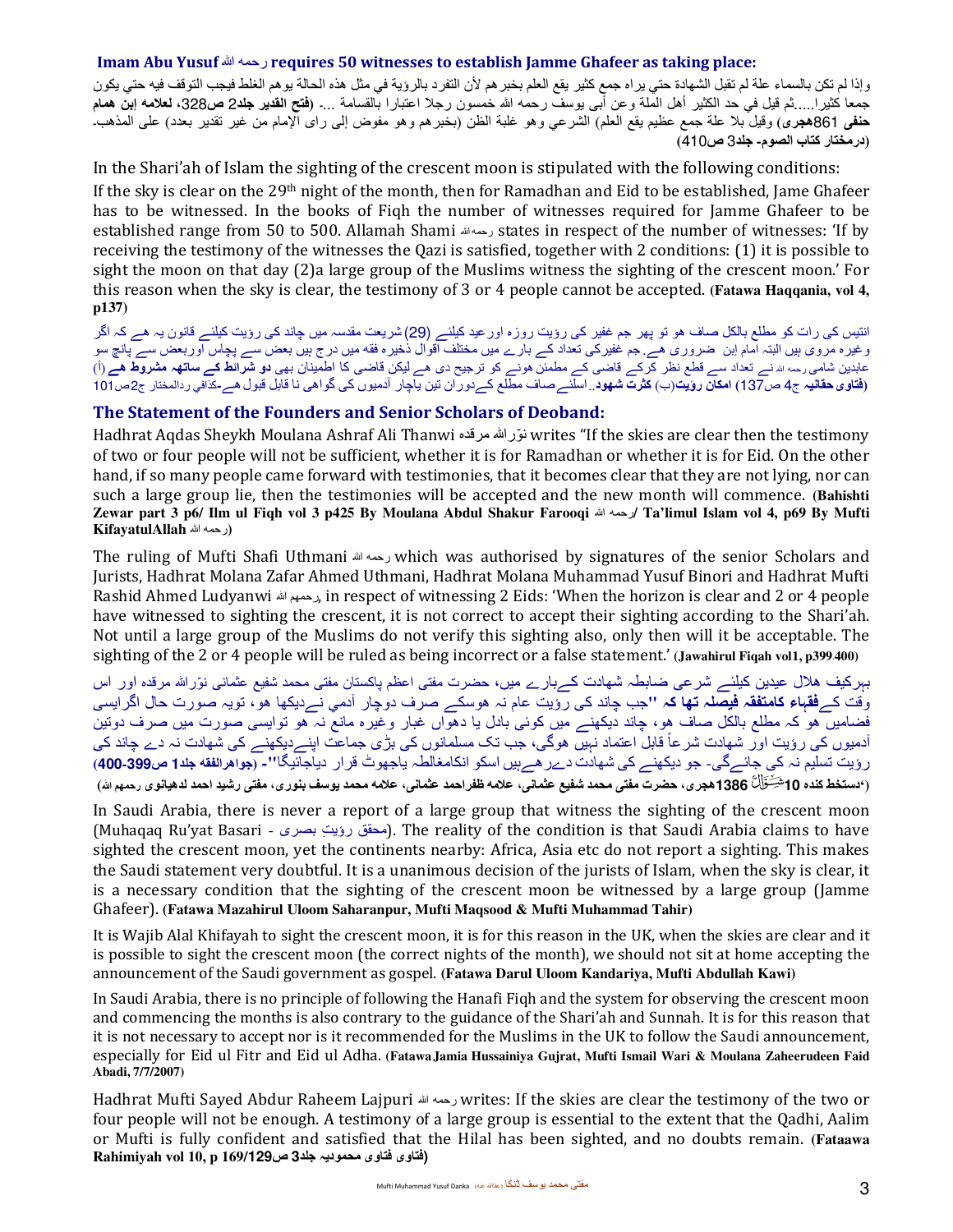#### **Jamme Ghafeer will be used to verify testimonies on days when the sighting is not possible:**

Sheykh Mufti Taqi Uthmani writes: 'When the sky is clear then the Fuqaha state that the testimony of 1 or 2 people will not be accepted, until Jamme Ghafeer is established. This is due to the fact that, if the sky is clear, why should only 1 or 2 people sight the moon… there should have been many witnesses. In this situation the sighting of 1 or 2 people will be doubtful. The testimony of the witnesses will only be accepted through being supported with Jamme Ghafeer. In such a condition where there is no possibility to sight the moon, Jamme Ghafeer is even more necessary. The testimony of 2 people in this situation should not be accepted. There are many scholars who have this opinion and mine also. **(Inamul Bari, vol 5, p489)** 

Mufti Khalid Saifullal Rahmani writes: 'One may benefit from Astronomical research to the extent that if on any day, there is no possibility of sighting, then on that basis a testimony should only be accepted with great care and research, and even then so many people must sight the moon that it is not possible to reject their testimonies. **(Jadeed Fiqhi Masaail Vol2 P26)** 

شريعت مقدسہ ميں چاند كى رؤيت كيلئے قانون يہ ھے كہ اگر(29) انتيس كى رات كو مطلع بالكل صاف ھو تو پھر جم غفير كى رؤيت روزه اورعيد كيلئے ضرورى ھے. جم غفير ىک تعداد کے بارے ميں مختلف اقوال ذخيره فقه ميں درج ہيں بعض سے پچاس اوربعض سے پانچ سو وغيره مروى ہيں البتہ امام إبن عابدين شا*مى* رحمه <sub>اللہ</sub> نے تعداد سے قطع نظر كركے قاضى كے مطمئن هونے كو ترجيح دى هے ليكن قاضى كا اطمينان بھى **دو شرائط كے ساتھہ مشروط هے** (أ) **امكان رؤيت**(ب) **كثرت شھود**..اسلئےصاف مطلع کےدوران تين ياچار آدميوں كى گواھى نا قابل قبولھے**-**كذافي ردالمختار ج2ص101 **(فتاوىحقانيہ** ج4 ص137**)** 

In the books of Fiqh the number of witnesses required for Jamme Ghafeer to be established range from 50 to 500. Allamah Shami رحمهالله states in respect of the number of witnesses: 'If by receiving the testimony of the witnesses the Qazi is satisfied, together with 2 conditions: (1) it is possible to sight the moon on that day (2)a large group of the Muslims witness the sighting of the crescent moon.' For this reason when the sky is clear, the testimony of 3 or 4 people cannot be accepted. **(Fatawa Haqqania, vol 4, p137)** 

From the 19<sup>th</sup> to 21<sup>st</sup> of Rabi Ul Awwal 1433AH (11<sup>th</sup> to 13<sup>th</sup> February 2012) the Muslim World League (Rabita Al-Alam Islami in Makkah) conducted a conference wherein it was agreed that witnessing of a crescent sighting when the moon is known to have set below the horizon before the sun, will not be accepted. It is fully acknowledged by all concerned that it is normally only the astronomers that indicate whether the moon has set before the sun has set. However, it was not mentioned or discussed whether the testimony will be accepted if the moon is present on the horizon for even a minute after the sun has set (قمر وجود ِ)( which should have been one of the main issues of the Arabian sighting).

The scholars outside of the Arabian Peninsula should therefore place in front of them the Shari'ah principles of sighting the crescent moon and work actively to establish this in accordance with the Shari'ah, if this is done regionally, it is a step towards achieving unity in their respective countries, *Insha-Allah*.

## **The requirement of Jamme Ghafeer is a unanimous verdict amongst the Ahanaf:**

The issue of Jamme Ghafeer is found in books of Fiqh from the time of Imam Muhammad Shaybani الله رحمه – Zahirur Riwayat to Taleemul Islam of Mufti Kifayatullah, Mufti Azam Hind. The Scholars of the Ahanaf of every generation have unanimously accepted the requirement of Jamme Ghafeer and it was not opposed in any way. In the current time of Fitna and deception, there is an even greater need to unite on certain Islamic principles.

## **Ijma is of 3 stages:**

- 1. The strongest Ijma is that which the Companions of the Prophet adopted by action and mention. There is no doubt in its authenticity for the Ummah (Hujate Qata'iya).
- 2. The second Ijma is proven from the actions of some of the Companions of the Prophet  $\mathcal{F}$  performing an action or making a statement. This action or statement then went on to become well known in the Ummah. If there was no objection to this (action or statement) from another Companion of the Prophet after seeing it or being made aware of it, this classifies as Ijma Saqooti. **(Taheelul Wusool, p173)**
- 3. The third Ijma is that which is proven from the actions and statements from the Fuqaha Scholars of Islam after the time of the Sahaba . This is a proof in the view of the majority of Scholars, but, the first 2 Ijma hold a much greater authenticity.

However, whenever a ruling is obtained from Ijma or it is mentioned by the Scholars of each generation through the ages with a mutual opinion, it is necessary for those Scholars and general masses who follow a school of thought to accept and adopt this opinion. It is not valid for them to seek an alternative ruling to this Ijma.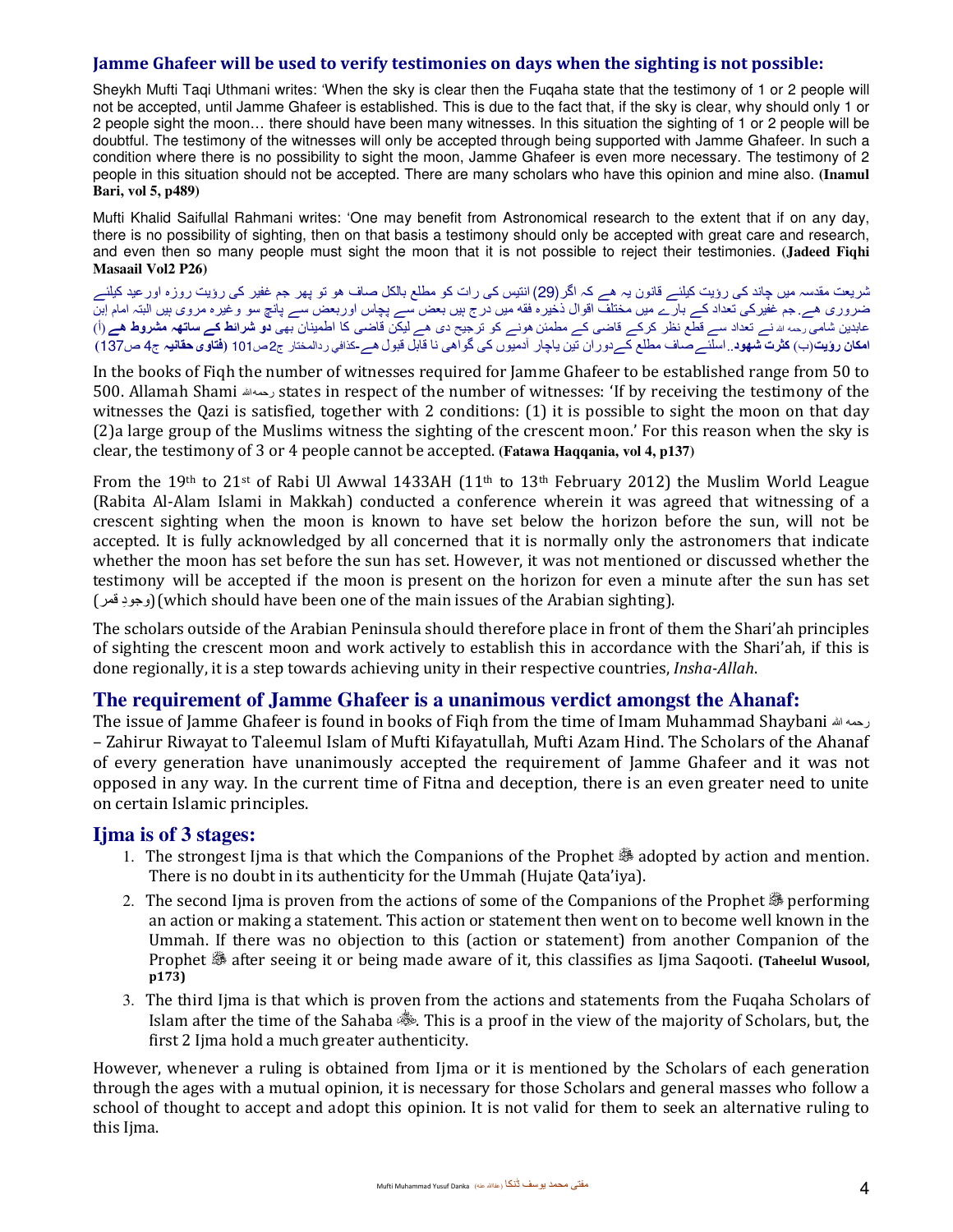If in the current age, a respected Scholar leaves off the Ijma in a few matters or rulings, it is correct to respect and honour them, however, their action cannot be utilised as proof against an established Ijma from the past generations.

For example; there are proofs of such instances from the previous generations: Ibn Taymiyya الله رحمه raised his difference of opinion in the matter of issuing 3 divorces, his students, the like of Ibn Rajab رحمه لله and contemporary scholars from his gerenation did not use this alternative opinion against the established opinion. It was taken as a difference of opinion that Ibn Taymiyyah الله رحمه had in this matter and left aside.

Shaykhul Islam Hussain Ahmed Madani الله رحمه preferred the opinion of performing Tahajjud with Jam'at (congregation) and acted upon this. The contemporary Ulama of Deoband, after having great respect and love for Hussain Ahmed Madani الله رحمه, still prefer to view the performance of Tahajjud in congregation as disliked. There are many examples like this to be found from the history of Islam.

The respect of scholars of Islam in the UK, or any other country is taken into perspective. If there is an opinion of a respected scholar of Islam in respect of 1 or 2 rulings which differs to the Ijma of the Madhab, it should be taken in the same manner as mentioned above, this is their own personal opinion…The ijma of the scholars of the past cannot be left out due to this one opinion. The respect and honour of such scholarly personalities should be maintained. However, the ruling of Shari'ah is always to be the greatest priority.

For example: by issuing 3 talaqs, they are correct and binding.

This is the Ijma of the Ummah from the time of the Companions to the present day. Allamah Zurqani الله رحمه has mentioned this is Shara Muwatta, Ibn Abdul Barr الله رحمه has mentioned this, Qazi Abul Waleed Baji الله رحمه relates in Muntaqi, Imam Abu Bakr Razi Jassas الله رحمه relates in Ahkamul Quran, Imam Tahawi الله رحمه relates in Shara Ma'aniyul Athaar and Hafiz Ibn Hajar Asqalani الله رحمه relates the Ijma of the Salaf on this matter in Fathul Bari.

Even after this matter being so prolifically mentioned and agreed upon in the Ummah, Ibn Taymiyyah الله رحمه related his own opinion against this consensus in his generation. His students did not adopt his opinion; Ibn Rajab Hanbali رحمه سله who was a very close student of Ibn Taymiyyah and Ibn Qayim from his early childhood; when this opinion was raised, with all due respect, Ibn Rajab الله رحمه rejected this opinion of his teacher.

There are many similar incidents that are found in the histories of the great scholars of the past. When their opinion went against the consensus, their students respected the opinion of their teacher but chose to adopt the established verdict and consensus of the Ummah. This matter should be borne in mind by the students of knowledge and graduates from Darul Ulooms in the UK. There is no book of Fiqh, be it Arabic, Urdu or Farsi, wherein the issue of Jamme Ghafeer is not present…it is taught as part of the curriculum. If in a Darul Uloom a principle or teacher does not give importance to this issue, it does not mean that due to the respect of their teacher, the students also ignore the rulings of the Deen. This would not be correct for a scholar or learned person to do. The knowledge of Deen and its propagation is a trust granted to this Ummah from the heavens, more so to the learned persons. The respect of a personality is from good character. The trust of the Heavens cannot be disregarded in place of that which is lesser in status.

**In conclusion,** it can be understood from the time of the Salaf to the present day, the same conditions have been upheld for the sighting of the crescent moon. However, the Saudi announcements disregard all of these requirements and adopt a way other than the way of the Shari'ah and Sunnah. 'It is not acceptable for a Mufti, Qadhi or Scholar to ignore the principles of the Shari'ah, in the guise of a hallucinated unity, to give rulings against their Fiqhi Maslak'. **(Sharah Uqood Rasmul Mufti)** 

# **The laws and restrictions of obeying the order of a Judge (Qadhi) in an Islamic court:**

It is proven from the Saheeh Ahadith that the Prophet  $\frac{36}{100}$  sent Companions and representatives to different areas of the Islamic kingdom, to act as a judge and governor. For example: Muadh bin Jabal was sent to Yemen. The responsibility of these governors was to give rulings within their own stipulated districts. They only held the authority to give rulings within their own governorship. This was also the case in the time of the Khulafa Rashideen, independent governors were sent to each district of the Islamic Kingdom. They had a responsibility to enforce the rulings of the Shari'ah for their subjects, in Syria, Egypt, Yemen, Iraq etc… 'The Shari'ah has placed restrictions upon a judge appointed by the Ameer of an area or country. These restrictions apply both to regions (vicinity of a town or country) and in specific fields (Zakat, Talaq, Iddat etc). The Judge can only decide matters upon topics that he has been appointed to the position for. Further, his ruling will only be enforceable and binding in the area that he is appointed over. A Judge will not have the jurisdiction to enforce a ruling in an area that is not within their appointed dominion, nor will the ruling